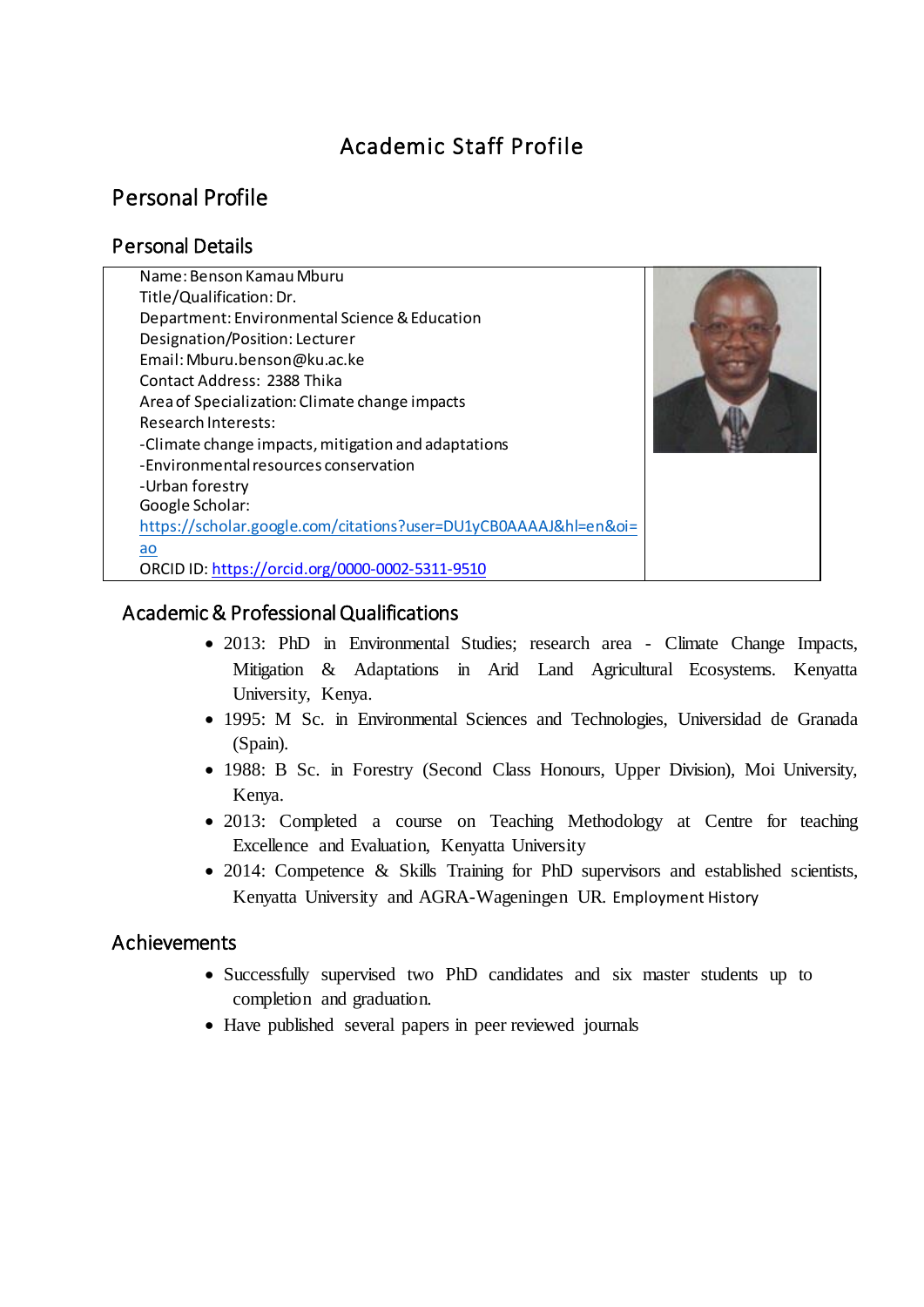# Publications

## Referred Journals

- 1. **Mburu, B. K**., Kung'u, J.B. and Muriuki, J.N. (2015). Climate Change Adaptation Strategies by Small-scale Farmers in Yatta District, Kenya. *African Journal of Environmental Science and Technology*, 9(9), 712-722.
	- 2. **Mburu, B. K**., Kung'u, J.B. and Muriuki, J.N. (2014). Effects of Climate Variability and Change on Household Food Sufficiency among Small-Scale Farmers of Yatta District, Kenya. *Journal of Environment*, Vol. 03, Issue 02, pp. 19-27. ISSN 2049-8373. Available online at [www.scientific](http://www.scientific-journals.co.uk/)[journals.co.uk](http://www.scientific-journals.co.uk/)
	- 3. Mutuku H. M., Kung'u J. B. and **Mburu B. K**. (2018). Tree cover trend analysis for the semi-arid lands of South Eastern Kenya: The case of Matungulu Sub-county, Machakos County. *International Journal of Agriculture, Environment and Bioresearch* Vol. 3, No. 06; 2018 pp 193-199.
	- 4. Mutuku H. M., Kung'u J. B. and **Mburu B. K**. (2018). Farmers' perceptions of climate change and its effects on tree cover in the drylands of South Eastern Kenya: the case of Matungulu Sub-county, Machakos County. *Journal of Natural Sciences Research* Vol. 8, No. 22; 2018 pp74-88.
	- 5. Wamalwa I.W., **Mburu B.K**. and Mang'uriu D. G. (2016). Agro climate and weather information dissemination and its influence on adoption of climate smart practices among small scale farmers of Kisii County, Kenya. *Journal of Biology, Agriculture and Healthcare* Vol.6, No.10, 2016 pp 14-23.
	- 6. Wamalwa I.W., **Mburu B.K**. and Mang'uriu D. G. (2016). Perception of climate change effects and its influence on uptake of climate smart practices among small scale farmers of Kisii County, Kenya. *International Journal of Information Research and Review* Vol. 03, Issue, 05, pp. 2409-2417
	- 7. Chelangat L. J., **Mburu B. K**. and Obade P. (2020). Effects of logging on the diversity of tree species in Kerisoi natural forest, Nakuru County, Kenya. International Journal of Innovative and Advanced Studies. Volume 7, issue 2. ISSN: 2394-4404.
	- 8. Muriithi F. M., Kung'u J. and **Mburu B**. (2020). Effects of human encroachment on natural regeneration of indigenous trees seedlings in Kimakia Forest, Murang'a County, Kenya. Researchjournali's Journal of Forestry Vol. 7 No. 2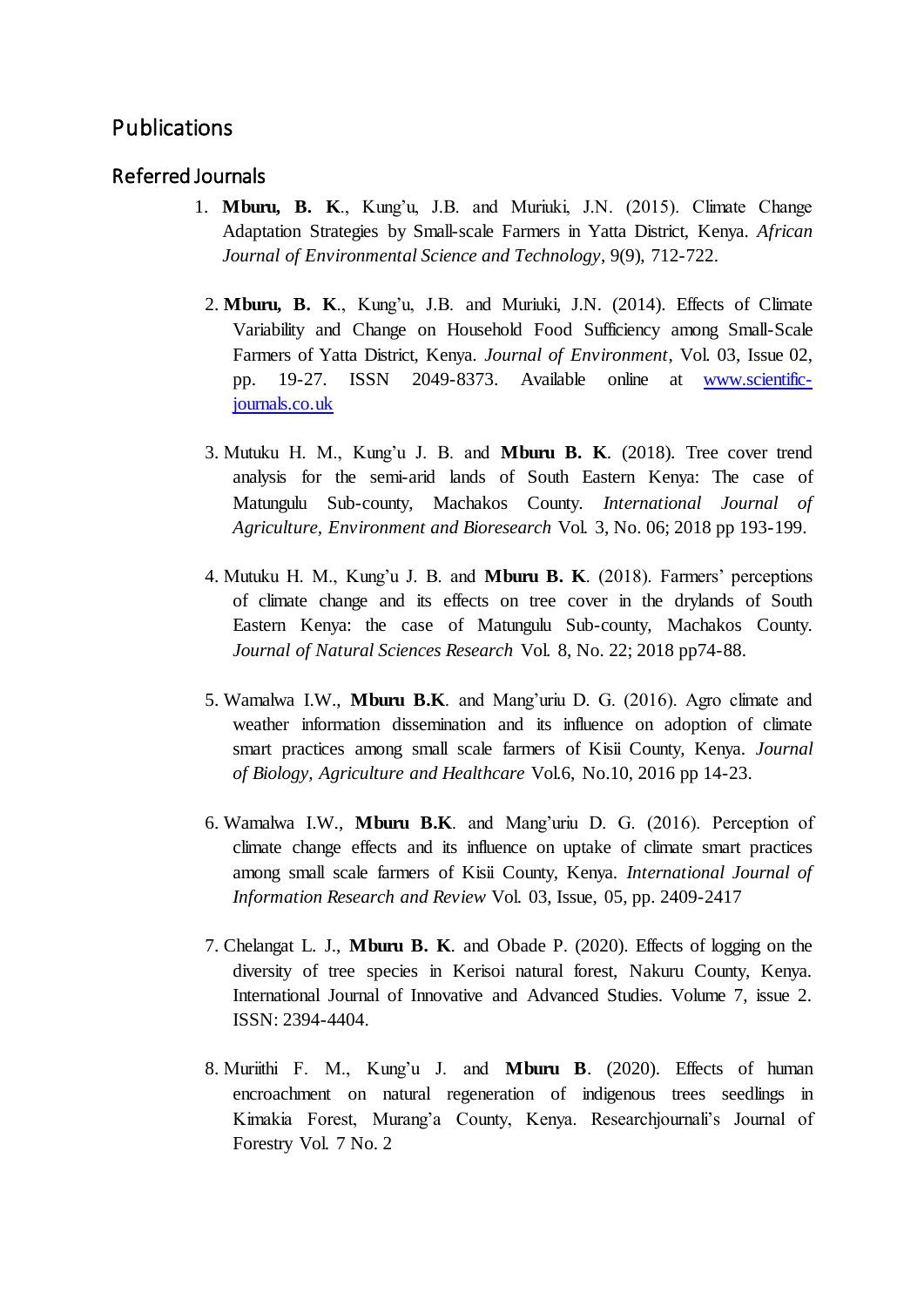## Books and Books Chapters

None

## Conference/Workshops/Seminar Papers

#### Conference Papers

- 1. Climate Change Adaptation Strategies by Small-Scale Farmers in Yatta District, Kenya. Proceedings of an International Symposium. 25 to 28<sup>th</sup> August 2014, Yaoundé, Cameroon pp. 255-263. Edited by J. F. Obiri, W. Kasolo, F. Fonteh, A. Yaye, A. Ochola, J. Mwazemba and S. Chakeredza
- 2. **Mburu, K**., Honrubia, M., Ivory, M. H. and Mwangi, L. M. (1996). Ectomycorrhizae synthesis on indigenous and exotic forest trees in Kenya. In: Mycorrhizas in integrated systems from genes to plant development. Proc. 4th. European Symposium on Mycorrhizas. 11-14th July 1994, Granada, Spain. Edited by C. Azcon-Aguilar and J. M. Barea. ECSC-EC-EAEC, Brussels. Luxembourg. pp 557-560.

#### Workshops Papers

None

#### Seminar Papers

None

#### Student Co-authored Publications

- 1. Mutuku H. M., Kung'u J. B. and **Mburu B. K**. (2018). Tree cover trend analysis for the semi-arid lands of South Eastern Kenya: The case of Matungulu Sub-county, Machakos County. *International Journal of Agriculture, Environment and Bioresearch* Vol. 3, No. 06; 2018 pp 193-199.
- 2. Mutuku H. M., Kung'u J. B. and **Mburu B. K**. (2018). Farmers' perceptions of climate change and its effects on tree cover in the drylands of South Eastern Kenya: the case of Matungulu Sub-county, Machakos County. *Journal of Natural Sciences Research* Vol. 8, No. 22; 2018 pp74-88.
- 3. Wamalwa I.W., **Mburu B.K**. and Mang'uriu D. G. (2016). Agro climate and weather information dissemination and its influence on adoption of climate smart practices among small scale farmers of Kisii County, Kenya. *Journal of Biology, Agriculture and Healthcare* Vol.6, No.10, 2016 pp 14-23.
- 4. Wamalwa I.W., **Mburu B.K**. and Mang'uriu D. G. (2016). Perception of climate change effects and its influence on uptake of climate smart practices among small scale farmers of Kisii County, Kenya. *International Journal of Information Research and Review* Vol. 03, Issue, 05, pp. 2409-2417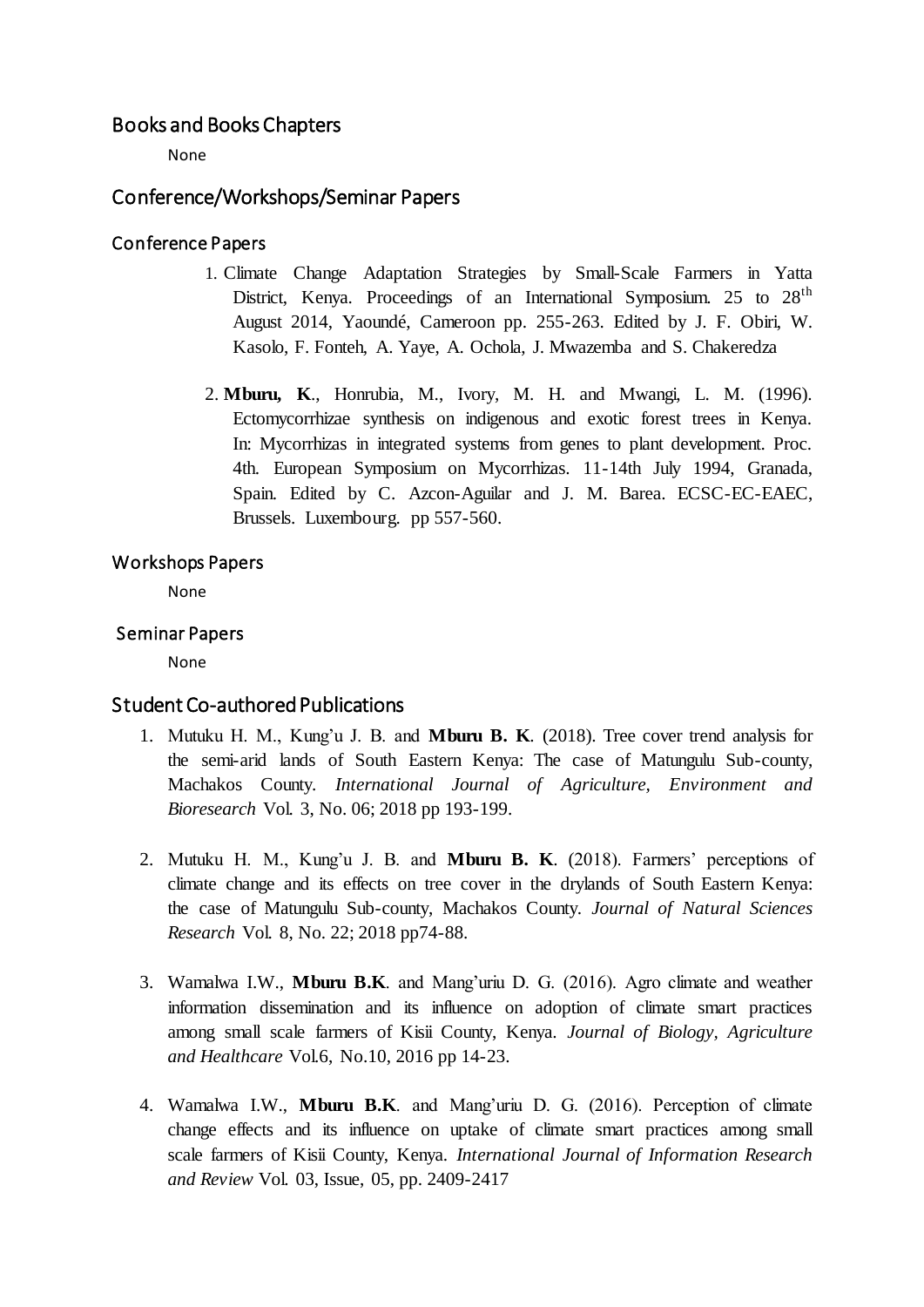- 5. Chelangat L. J., **Mburu B. K**. and Obade P. (2020). Effects of logging on the diversity of tree species in Kerisoi natural forest, Nakuru County, Kenya. International Journal of Innovative and Advanced Studies. Volume 7, issue 2. ISSN: 2394-4404.
- 6. Muriithi F. M., Kung'u J. and **Mburu B**. (2020). Effects of human encroachment on natural regeneration of indigenous trees seedlings in Kimakia Forest, Murang'a County, Kenya. Researchjournali's Journal of Forestry Vol. 7 No. 2

## Other Publications

- 1. Ivory, M. H., Honrubia, M., **Mburu, B. K**. & Mwangi L. M. (1996). Putative ectomycorrhizal fungi from native and exotic forests in Kenya. In: Mycorrhizas in integrated systems from genes to plant development. Proc. 4th. European Symposium on Mycorrhizas. 11-14 July 1994, Granada, Spain. Edited by C. Azcon-Aguilar and J. M. Barea. ECSC-EC-EAEC, Brussels. Luxembourg. pp 125-127.
- 2. Ivory, M. H., Honrubia, M., Mwangi L. M., Martin F., **Mburu, B. K**., Di Battista, C. & Delaruelle, C. (1995). Ectomycorrhiza of indigenous and exotic trees in lowland Kenyan forests. Proc. Third Regional Mycology Conference, 7-10th March 1995, Harare, Zimbabwe.

## Research

- Effects of climate variability and change on dry-land agriculture and the adaptation strategies by small-scale farmers in Yatta District, Kenya (PhD research)
- 1993 1996: Research Student Murcia University, Spain. Project: "Ectomycorrhizas of indigenous and exotic trees of Lowland Kenyan forests". European Union contract TS3-CT92-0124

## Funded Projects

None

## Conferences/Workshops/Seminars Attended

| VENUE                | YEAR | <b>TITLE AND CONTENTS</b>                                                                                      |  |  |
|----------------------|------|----------------------------------------------------------------------------------------------------------------|--|--|
| Hilton Hotel,        | 2014 | The International Symposium on Agribusiness<br>and                                                             |  |  |
| Yaounde, Cameroon    |      | Agricultural Risks management in Africa: The Role of<br>Tertiary Agricultural Education: $25 - 27$ August 2014 |  |  |
| Green Hills Hotel,   | 2012 | $7th$ Foresters Conference and Dialogue                                                                        |  |  |
| Nveri                |      |                                                                                                                |  |  |
| Berkeley University, | 1996 | First International conference on mycorrhizae (ICOM 1)                                                         |  |  |
| California, USA.     |      | • Mycorrhizae research                                                                                         |  |  |

## Conferences Attended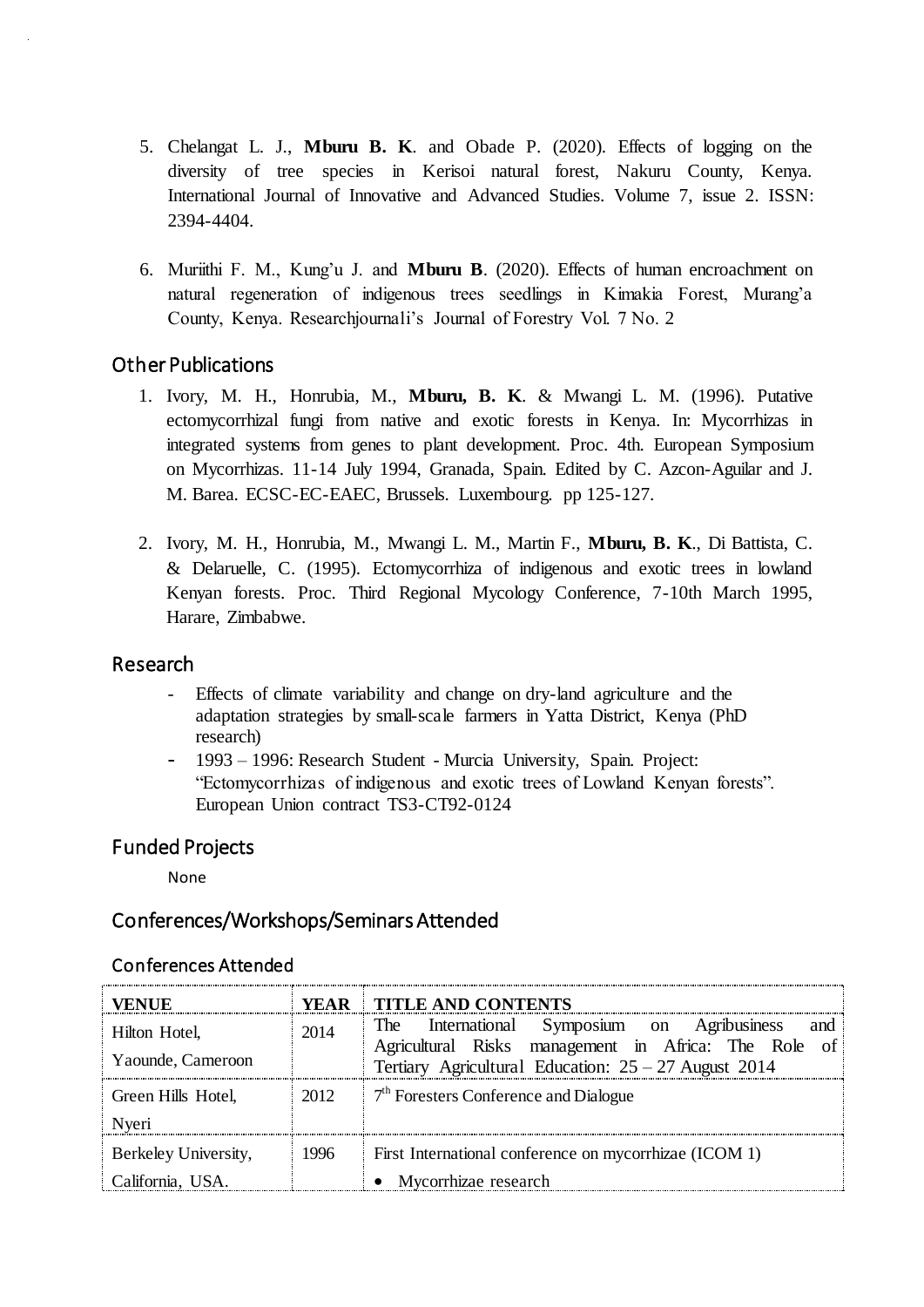| Congress Palace, | '994 | $4th$ European Symposium on Mycorrhizae |
|------------------|------|-----------------------------------------|
| Granada, Spain   |      | Mvcorrhizae research                    |

# Workshops Attended

| <b>VENUE</b>                     | <b>YEAR</b> | <b>TITLE AND CONTENTS</b>                                                                    |  |  |  |  |
|----------------------------------|-------------|----------------------------------------------------------------------------------------------|--|--|--|--|
| Eastland Hotel, Nairobi          | 2015        | Transparency<br>and Access<br>Improving<br>Information<br>to<br>m<br>Kenya's Forestry Sector |  |  |  |  |
| Silver Springs Hotel,<br>Nairobi | 2015        | Stakeholder consultation on development of Consultation and<br>Participation plan for REDD+  |  |  |  |  |
| Kenyatta University              | 2014        | Animal Welfare Education Workshop: $10 - 12$ June 2014.                                      |  |  |  |  |
| Business and Student             |             | Animal Welfare for Sustainability.                                                           |  |  |  |  |
| <b>Services Centre</b>           |             |                                                                                              |  |  |  |  |
| Kenyatta University              | 2014        | Competence & Skills Training for PhD supervisors and established                             |  |  |  |  |
| Business Innovation &            |             | scientists. Kenyatta University and AGRA-Wageningen UR                                       |  |  |  |  |
| <b>Incubation Centre</b>         |             | workshop. 13-15 January 2014                                                                 |  |  |  |  |
| Utalii Hotel, Nairobi            | 2013        | Validation Workshop for the NACOSTI draft regulations                                        |  |  |  |  |
| Kenya Wildlife                   | 2002        | <b>UNDP/GEF Small Grants Partners Workshop</b>                                               |  |  |  |  |
| Service Training Institute       |             | GEF thematic areas                                                                           |  |  |  |  |
| Naivasha                         |             | Project proposal writing                                                                     |  |  |  |  |
|                                  |             | Biodiversity conservation                                                                    |  |  |  |  |
|                                  |             | Participatory Rural Appraisals                                                               |  |  |  |  |
|                                  |             | Wetlands conservation                                                                        |  |  |  |  |

# Seminars Attended

| VENUE                  | YEAR | TITLE AND CONTENTS                                        |  |  |
|------------------------|------|-----------------------------------------------------------|--|--|
| Kenyatta University    | 2013 | Capacity Building Seminar for newly Graduated PhD holders |  |  |
| Conference Centre      |      | Theses supervision guidelines                             |  |  |
|                        |      | Ethics in research                                        |  |  |
|                        |      | Plagiarism in academic communication                      |  |  |
| Kenyatta University    | 2013 | Capacity Building Seminar for Staff Mentors               |  |  |
| Business and Student   |      |                                                           |  |  |
| <b>Services Centre</b> |      |                                                           |  |  |
| Kicc, Aberdare Hall    | 2013 | EMC (E-Waste Management) Regulations, 2013 Stakeholder    |  |  |
| Nairobi                |      | Consultation Forum                                        |  |  |
| Kenyatta University    | 2009 | Capacity Building For Integrated Watershed                |  |  |
| Conference Center      |      | Management in Eastern Africa                              |  |  |
| Kenya Forestry         | 1988 | First Kenya National Seminar on Social Forestry           |  |  |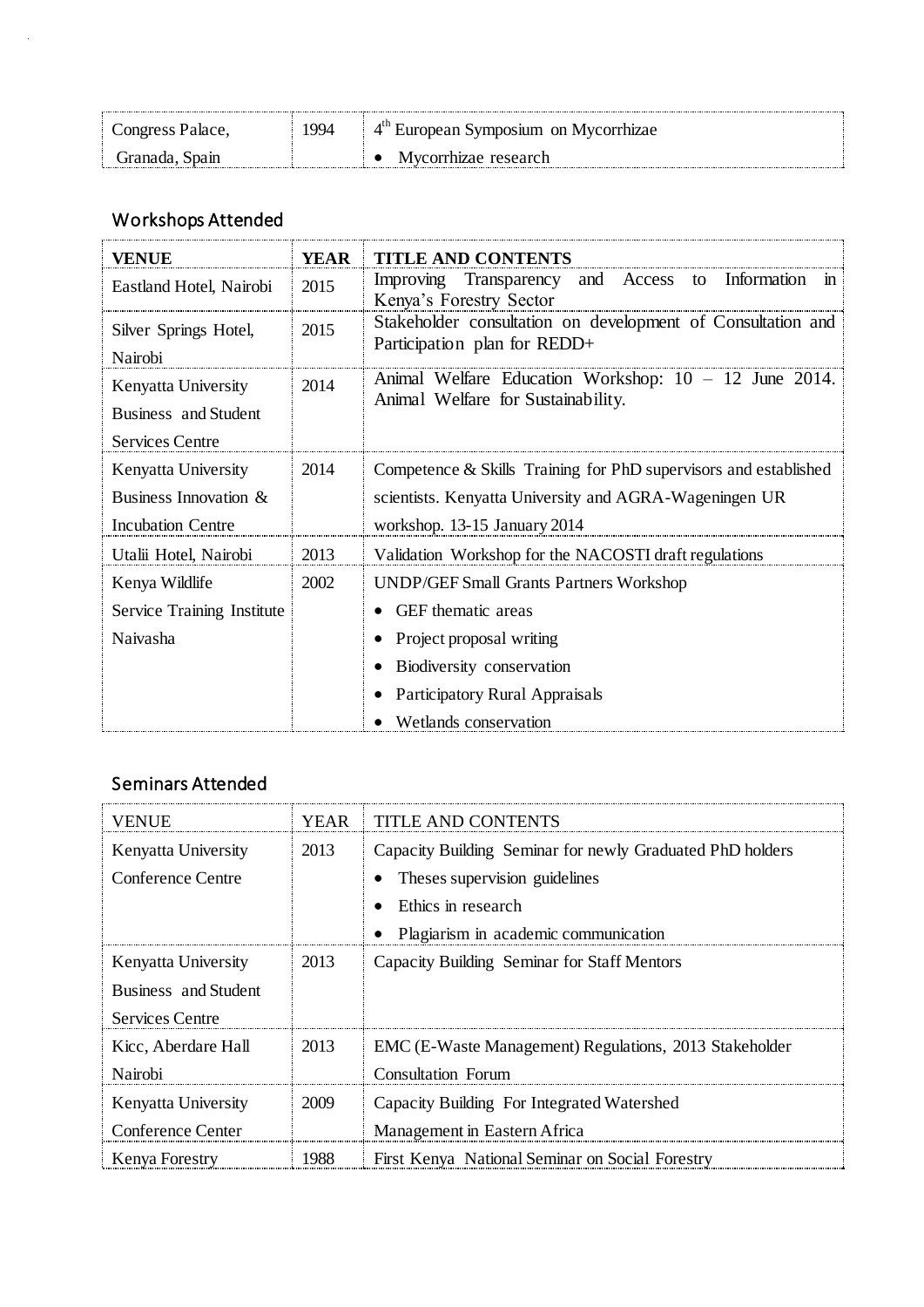## Supervision of Postgraduate Students

### Masters

#### **Ongoing supervision**

- 1. Mr. Mamet David Ryan (N50/CTY/21532/2010). Role of vernacular radio stations in coping with climate variability effects on agriculture in Loitokitok Sub-County, Kenya.
- 2. Ms. Nyaga Marion Marigu (N50/CE/23088/2010). Climate change impact on household food security: a case of community coping strategies in Embu West District, Embu County, Kenya.
- 3. Murimi Edwin (N50/CTY/PT/33353/2015). Coffee farmers adaptation strategies to climate variability in Kirinyaga County, Kenya
- 4. Mr. Stephen Mwaniki Muasya (N50/27664/2014). Cassava production as a strategy to climate variability adaptation in Kathiani, Machakos County, Kenya.
- 5. Joseph Ngungi Kathigia (N50/CE/24736/2012). Effectiveness of Climate Variability Adaptation Strategies by Smallholder Farmers in Mbeere North, Embu County, Kenya.
- 6. Ofulla Melvin Charles (N50/CTY/PT/33488/2015). Socio-economic factors influencing tree species diversity at the farms in Kisumu West sub County, Kenya.
- 7. Kibe Nkatha Winnie (N50/29004/2014). Impact of carbon sequestration projects on household income and consumption expenditure of small holder farmers in Meru County, Kenya.

#### **Submitted for examination**

1. Florence M. Muriithi (N50/37672/2016). Effects of human encroachment on natural regeneration of indigenous tree seedlings in Kimakia Forest, Kenya.

#### **Successful supervision/graduated**

- 1 Mr. Mutahi William Gichuki (N50/CE/14483/09). Awareness and Sources of Climate Change Information among Secondary School Students in Nairobi County, Kenya
- 2 Ms. Christine Wanjiku Ngucia (N50/CE/26522/2011). Adoption of NERICA rice farming as a strategy to climate change adaptation in Mwea west, Kirinyaga County, Kenya.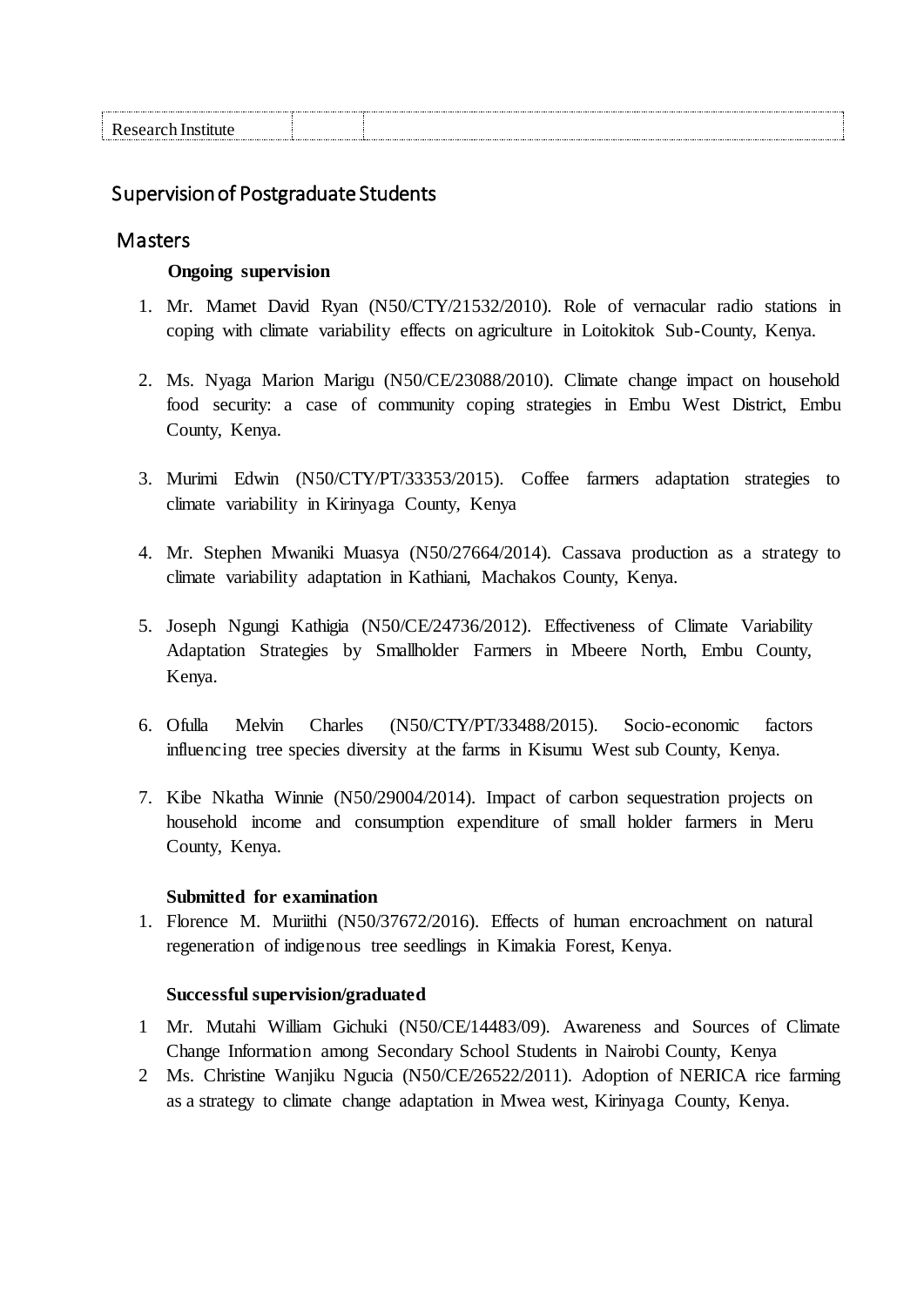- 3 Mr. Kamau Joseph Gakuo (N50/CE/21200/2012). Climate change effects on food security and the coping strategies by women groups in Gikindu Division, Murang'a East Sub-County, Kenya.
- 4 Ms. Gichohi Jedidah Wambui (N50/CE/14477/09). Effects of Human Activities on the Conservation of Karima Hill Forest. Nyeri County, Kenya.
- 5 Mr. Bosire Dauglas Onyiego (N50/CE/22724/2012). Impacts of climate variability on water availability and the social-economic challenges on adaptation in Masinga subcounty, Kenya.
- 6 Chelang'at Langat Joyce (N50/38008/2016). Effects of human activities on utilization and conservation of Kerisoi Forest, Kenya.

## Ph. D

#### **Ongoing supervision**

1. Ms. Wanjiru Beatrice Nzilu (N85/CE/32326/2015). Role of indigenous environmental knowledge in the conservation of lowland forests of Kitui County, Kenya

#### **Successful supervision/graduated**

- 1. Isaac Wafula Wamalwa (N85/28217/2013). Adoption of climate smart practices among small scale farmers of Kitutu and Nyaribari Chache Sub-counties in Kisii County, Kenya
- 2. Mutuku Heeran M. (N85/24991/2012). Tree cover perspectives and climate change resilience: Case of Matungulu Sub-County, South Eastern Kenya.

# Professional/ Consultancy (Editor/ Peer review in journals, Networks/ Collaborations, External Examiner, Patents)

## **External examiner**

 Served as an external examiner for several M.Sc. theses in the Institute of Energy and Environment Technology (IEET), Jomo Kenyatta University of Agriculture and Technology.

#### **Professional consultancy**

- NEMA accredited Environmental Impact Assessment (EIA) Lead Expert
	- 1. Environmental and social impact assessment study report for the proposed mini hydropower plant at Uuma falls, Kamuthwa Sub location, Mwala Sub County, Machakos County (2020).
	- 2. Environmental and social impact assessment project report for the proposed residential building on plot no. Ontulili/Ontulili/b.1 (Katheri 1406) (2020).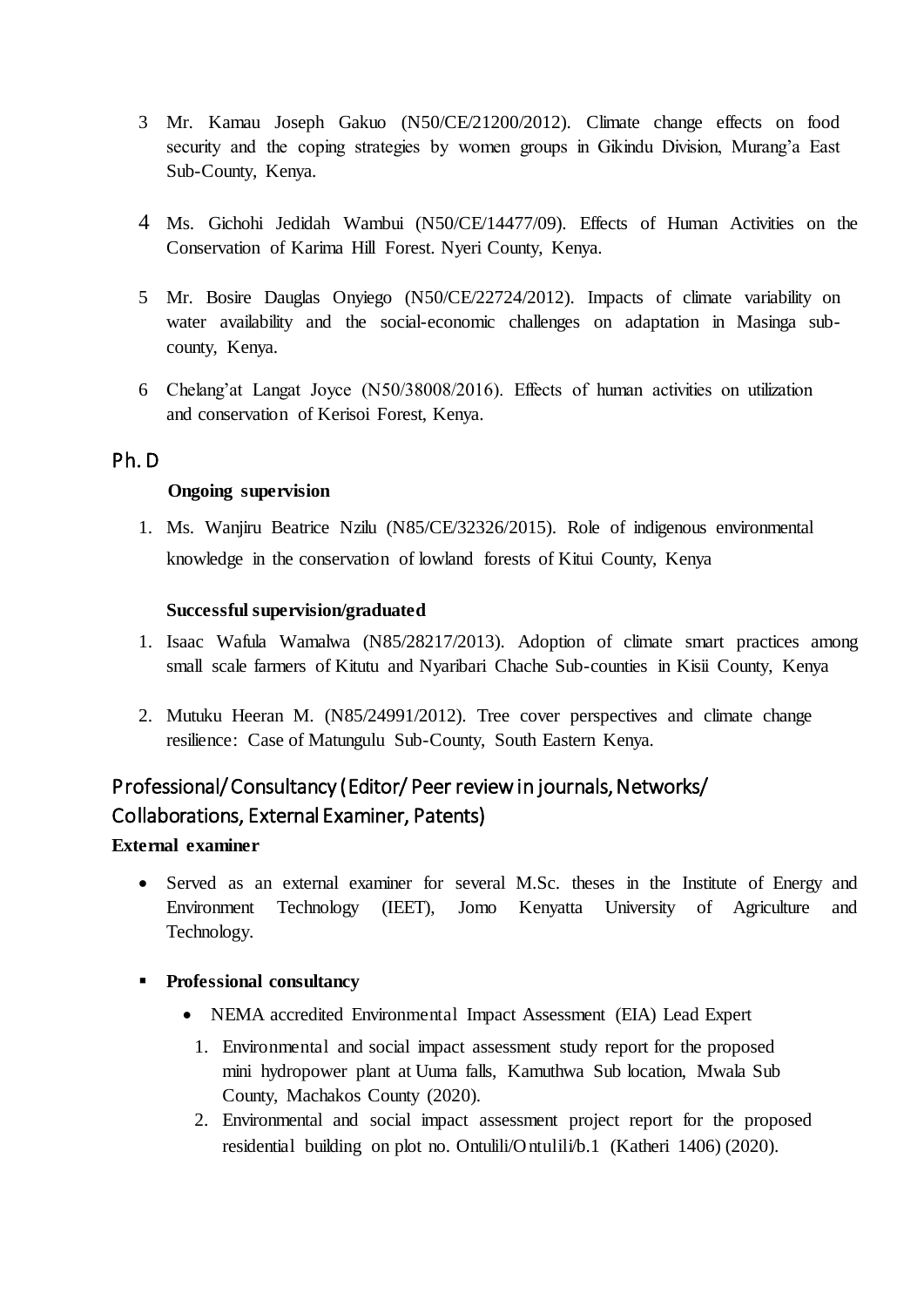- 3. Environmental and social impact assessment project report for the proposed biomedical waste management system at Outspan Hospital – Nyeri town (2019).
- 4. EIA for Proposed Recreation Centre development project on plot LR No. 11026/2, Kasarani Division, Nairobi County (2016)
- 5. EIA for Proposed School of Business development project on plot LR No. 11026/2, Kasarani Division, Nairobi County (2016)
- 6. EIA for Proposed Machine Cut Quarry Stones on L.R. No. Juja/Juja East Block 1/1540 Juja Sub-County, Kiambu County (2018)
- 7. Proposed Amendments and Extensions to Church Complex on L.R. No Thika Municipality Block 20/409&410 Ngoingwa Thika Sub-County, Kiambu County (2018)
- 8. EIA for Proposed earth dam development project for Kenyatta University, Kitui Campus (2016)
- 9. Environmental Impact Assessment project report for proposed residential development on plot L.R 13631/28 Kahawa Wendani, Ruiru Sub-county, Kiambu County (2016).
- 10. Environmental Impact Assessment Report for the Proposed KENVERSITY SACCO Office Block on Plot L.R. No. Ruiru/Kiu/Block 3/2656, Kahawa Sukari, Kiambu County (2016).
- 11. EIA for Proposed underground water storage tank development project for Kenyatta University, Kitui Campus (2015)
- 12. Environmental Impact Assessment project report for the proposed residential development on plot L.R. No. Ruiru/Ruiru East Block 2/7451, Ruiru Sub-County Kiambu County (2015).
- 13. Environmental Impact Assessment project report for the proposed go down development on plot L.R. No. Thika Municipality Block 5/130, Kiambu County (2015)
- 14. Environmental Impact Assessment project report for the proposed go down development on plot L.R. No. Thika Municipality Block 5/135, Kiambu County (2015)
- 15. Environmental Impact Assessment project report for the proposed go down development on plot L.R. No. Thika Municipality Block 5/138, Kiambu County (2015)
- 16. Environmental Audit report for the 8-4-4 building–Kenyatta University (2015)
- 17. Environmental Impact Assessment Project report for proposed residential flats development on plot L.R. No 28656/23 Juja, Kiambu County (2015)
- 18. Environmental Impact Assessment Project report for proposed residential flats development on plot L.R. No 28656/28 Juja, Kiambu County (2015)
- 19. EIA for Proposed Development Project on Plot No. J207 within Plot L.R No.4148/15, Kenyatta road, Kiambu County (2015)
- 20. EIA for Proposed commercial cum residential Project on Plot Number, Thika Municipality/Block 20/310, Kiambu County (2015)
- 21. EIA for Proposed Bright Star Academy Project on Plot Number Thika Municipality/Block 19/2035, Kiambu County (2014)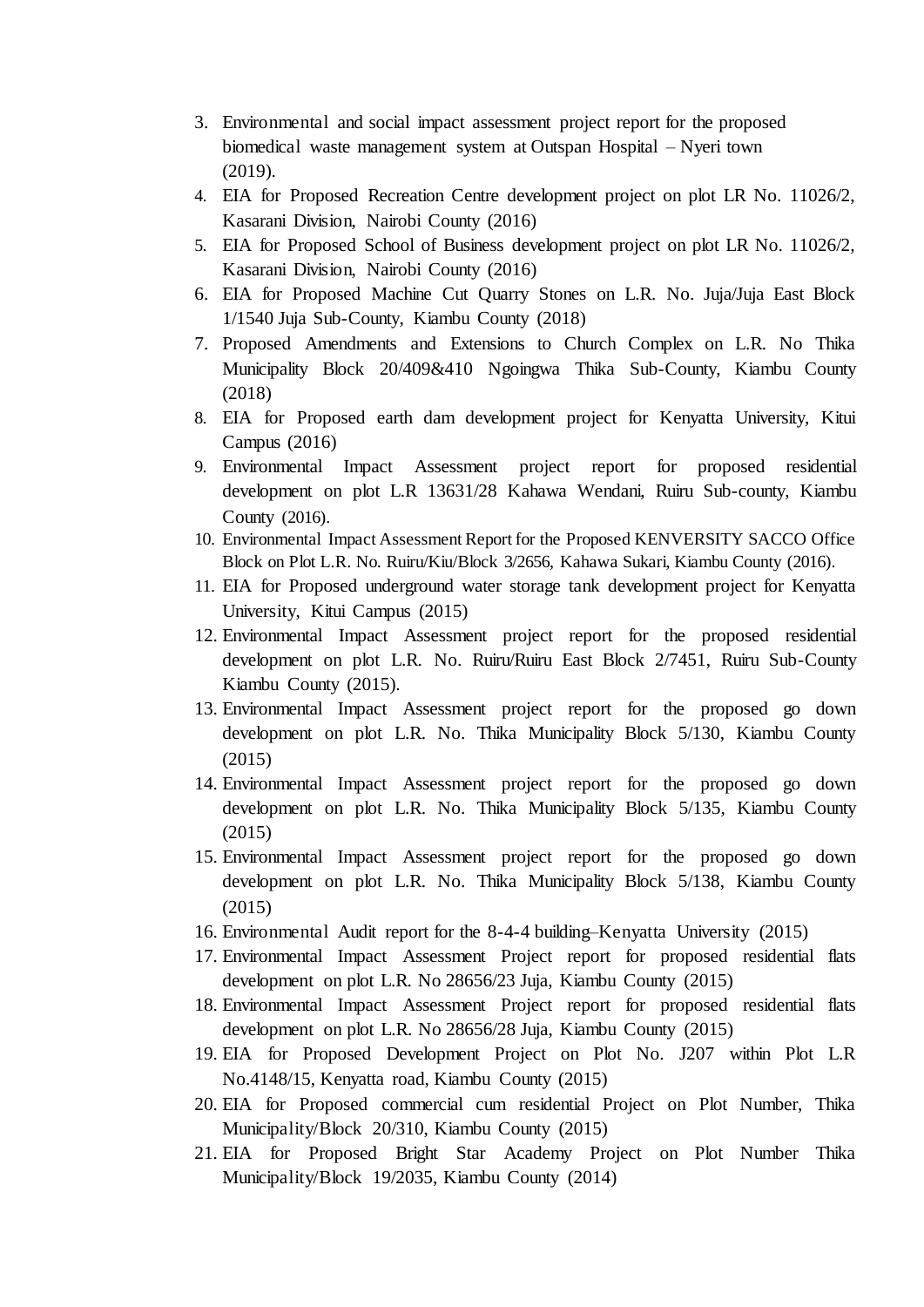- 22. EIA for Training consultancy for KU-Regional Centre for Capacity Development: USC - EDMOO1 (August 2014)
- 23. EIA for Proposed development of private mansion on Plot L.R. No. 14870/164, off Police Lane Road, Membley area, Kiambu County (2014)
- 24. EIA for Proposed School of Education development project on plot LR No. 11026/2, Kasarani Division, Nairobi County (2014)
- 25. Embu University Health Unit-Clinic Environmental Audit (2014)
- 26. EIA for Proposed Students' Hostels Development Project on Plot LR. No. Mombasa/Block XXIV/98, Mombasa City (2014).
- 27. Town House Environmental Audit (2014)
- 28. Kenyatta University Funeral Home Environmental Audit (2014)
- 29. EIA for Proposed administration block development project on plot LR. No. Loc.2/Mariira/2372. Karega Secondary School, Murang'a County. (2013)
- 30. EIA for Proposed residential house development project on plot LR No. 4953/562. Thika sub-county (2013)
- 31. EIA for Proposed residential housing development project on plots LR No. Block 8/183 Thika sub-county (2013)
- 32. EIA for Proposed housing development project on the registered land LR No.12861/249&258. Thika sub-county (2013).
- 33. EIA for Proposed residential housing development project on plots LR No. 10890/38 & 39 Thika area (2012)
- 34. LWF EIA projects Boreholes in Turkana West District, Turkana County (2012).
- 35. EIA for Proposed residential housing development project on plot LR No. 15/35, Thika Municipality (2011)
- 36. Bamburi Cement and Lafarge Eco Systems Statutory Health and safety audit (2008 and 2009)
- 37. Nzoia Sugar Statutory Environmental Health and Safety audit (2008 and 2009)
- 38. EIA for Proposed house development project on parcel no. L.R. 4602, Naivasha road, Nairobi (2008)
- 39. EIA for Proposed house development project on parcel no. L.R. 4603, Naivasha road, Nairobi (2008)
- 40. EIA for Proposed commercial/residential house development project on plot No. 2/156, Kiambu Municipality (2009)
- 41. EIA for Proposed residential flats development on plot LR.no. Ndumberi/Riabai/2760 Kiambu (2009)
- 42. EIA for Proposed residential house development project on plot LR.no. A181 Umoja inner core sector II, Nairobi city (2010)
- 43. EIA for Proposed Royal ICT Business Park (EPZ) project on plot LR no. 209/12971/2, Nairobi city

#### **Networking and collaborating with external organizations**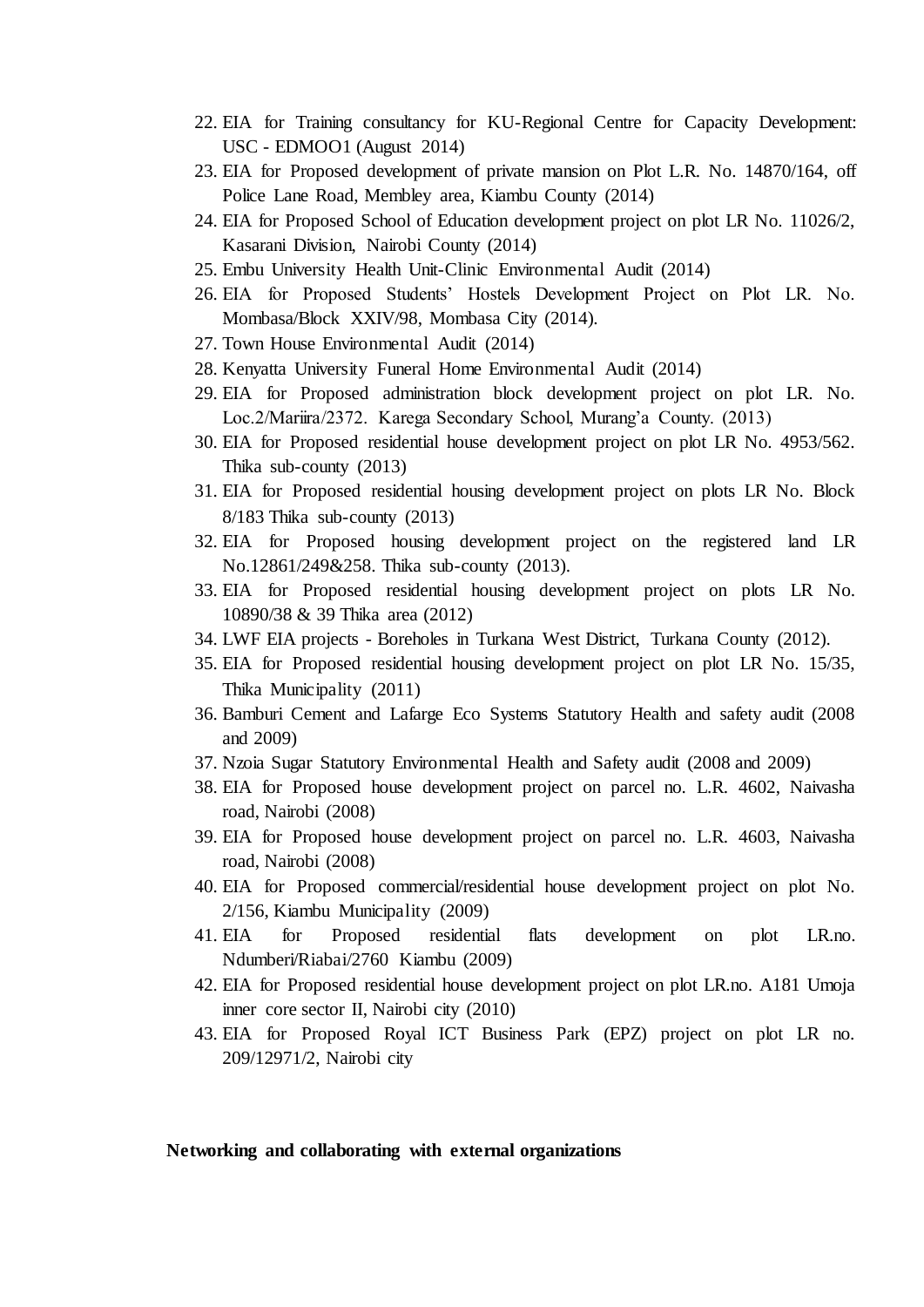- Collaborating with KINGSLINK Ventures Ltd
- Collaborating with ORGUT Consulting Kenya Limited
- Resource person for The Institution of Engineers of Kenya Contract Management Seminars.

## Community Service and Other Engagements

### **Member of School Boards**

- 2013 to date: Chairman, Board of Management (BOM), Munyu Mixed Day Secondary
- 2010 to 2013: Member, Board of Management (BOM), Munyu Mixed Day Secondary School
- 2016 to date: Chairman, Board of Management (BOM), Gatuanyaga Mixed Day Secondary School.
- 2016 2018: Vice Chairman, Board of Management (BOM), Gatitu Primary School.
- 2019 to date: Member, Board of Management (BOM), Gatitu Primary School.
- 2015 to date: Chairman, Gatitu Primary School Alumni Mentors Group working with the Gatitu Primary School fraternity in Murang'a County in enhancing education standards.

## Affiliation of Professional Bodies

- Member, Forestry Society of Kenya
- Member Environmental Institute of Kenya

## National and International awards and Recognitions

In 2010, awarded the Competitive Science, Technology and Innovation grant for my Ph.D research proposal by the National Council for Science and Technology worth Ksh. 1, 200,000 (one million two hundred thousand)

# Administrative Positions Held

## Recognized university administrative positions

#### **Head of section**

• 2017 October to date: Head Academic Data Verification Section.

#### **Examination coordinator**

- 2012 November to 2016 May: School Examinations Coordinator (School of Environmental Studies).
- 2012 April to 2012 November: Departmental Examinations Coordinator (Department of Environmental Education).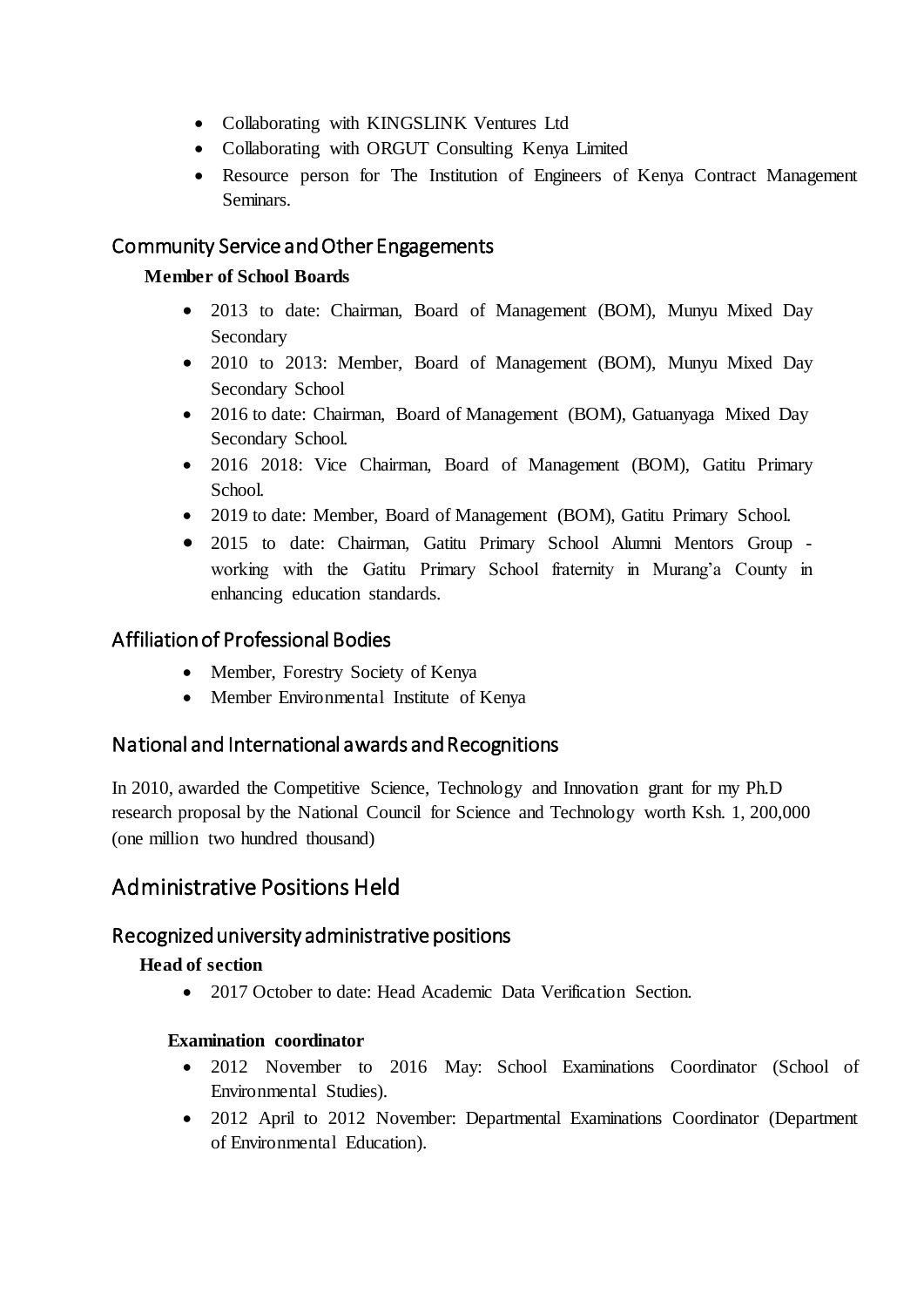#### **Membership of Senate/University Board Committees**

- Member  $41<sup>st</sup>$ ,  $42<sup>nd</sup>$ ,  $43<sup>rd</sup>$ ,  $44<sup>th</sup>$ ,  $45<sup>th</sup>$ ,  $47<sup>th</sup>$  and  $48<sup>th</sup>$  graduation ceremony organizing committees
- Committee to guide on the integration of blended learning in the regular mode of study
- Committee to guide on the review of programmes and unit codes after rationalization of schools and departments
- Committee to review the key performance indicators (KPIs) in the Examination administration section
- Committee to implement reports to guide on the review of programme and unit codes after rationalization of schools and departments and report to determine actual and reliable students' bio-data at Kenyatta University
- Committee to investigate alleged examination irregularities in the school of law during the first semester 2019/2020 academic year examination sitting
- Standing committee to review publications in academic division
- Committee to develop a mechanism through which parents/guardians can track academic progression of students
- Committee to formulate policy and procedures on administration of make-up continuous assessment tests (CATs)
- Customer satisfaction survey committee for 2018/2019 Academic year
- Customer satisfaction survey committee for 2019/2020 Academic year
- Customer satisfaction survey committee for 2020/2021 Academic year
- Advisory committee on maximum utilization of space and facilities at Kitui Campus
- Fees fraud and emerging cases of tampering with marks committee
- Committee to monitor implementation of strategic plan, divisional work plan, risk/opportunity register and performance contracts
- Committee to review and compile a consolidated document of policies in the academic division
- International accreditation of university programmes
- Committee to guide on the process of expediting change of students online status
- Erroneous discontinuations of students and 'X' posting committee
- University staff establishment committee
- Sensitization and implementation of two thirds class attendance rule committee
- Institutional self-assessment committee
- Missing marks elimination committee
- Procedures for processing requests for semester off committee

#### **Membership of Departmental Committees**

- Departmental corruption prevention committee
- Departmental marks verification committee